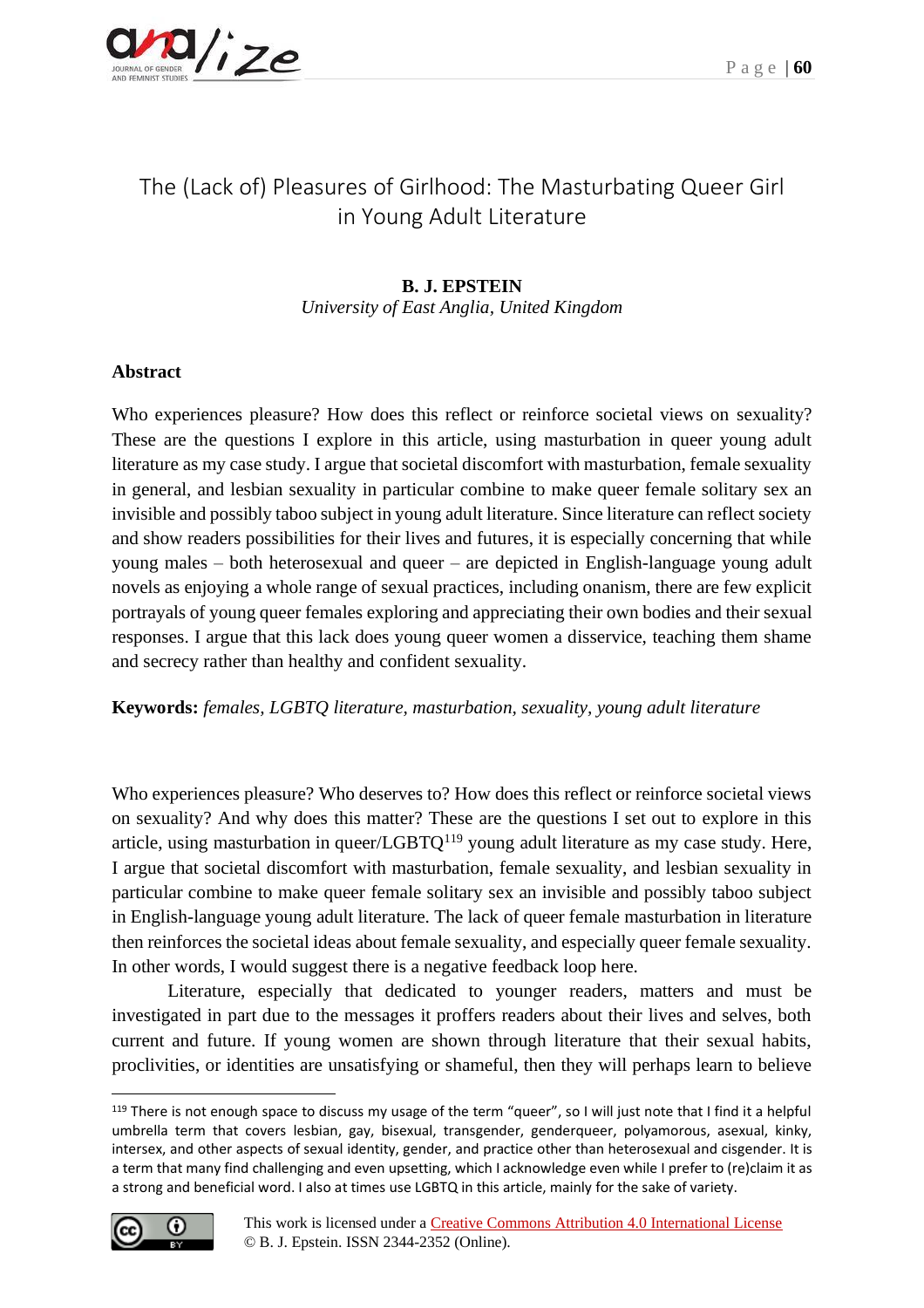

that (see, for instance, Nagoski 2015: 158-61 on the moral, media-based, and medical messages in current society about women and sex and their effects on females). No one is born believing that their body or taking pleasure in it is something to be ashamed of; children and young people are taught this by adults, including through media, and it is not an easy task to learn to counteract such beliefs (sere Nagoski 2015: 160 and 327, among others). I would suggest that society as a whole, and literature in particular, owes young people more. We should encourage all young people to accept their bodies and to take pleasure in them, and we should particularly be concerned about the way girls feel about their bodies, especially given recent increases to depression, self-harm, eating disorders, and other such issues among young females. I do not mean that everyone should be forced to masturbate, if they do not want to; rather, I am suggesting that we should support all children and young adults to accept and appreciate their bodies as those bodies are, and that this may include taking sexual pleasure from their bodies.

As shown elsewhere (Epstein 2013a and 2013b), female sexuality and male sexuality are depicted differently when it comes to sexual interactions with one or more other people. Male characters in literature have abundant sexual experiences of varying types, while in the few cases I have found in my research where females have experiences at all, those interactions are depicted as clumsy, shy, and awkward, and/or they are scarcely described and simply fade to black (in other words, the reader is told that the characters start kissing or touching, and then the scene ends). Much of this, I have argued in previous research, is based on societal views of female sexuality versus that of males, and also on a continuing discomfort with the very idea that women can and do experience strong sexual feelings and satisfying sexual encounters. This difference between views of male sexuality and female sexuality is heightened when it comes to queer people; gay men are seen as hypersexual and unable to be monogamous, while gay women are depicted as suffering from lesbian "bed death", the idea that two women in a relationship may be sexual together initially but then will inevitably lose interest and desire (see Epstein 2013a for more on this). In this article, I look specifically to solitary sex – masturbation – in order to see if the situation is similar. My hypothesis was that masturbation would appear less frequently than partnered or group sex in my corpus for the obvious reason that society is less accepting of and comfortable with it as compared to partnered sex. Furthermore, I was also curious to know whether queer female characters would be shown as having a stronger or weaker sex drive; on the one hand, queer females are often seen as masculine and butch, which would imply a societal belief in a more dominant sexuality, while on the other hand, queer female sexuality is frequently viewed as being solely or primarily for the male gaze (see Mulvey 1975) and for male pleasure (some claim that female same-sex sexual behavior turns men on). Research shows that women in same-sex relationships have more satisfying sex lives, if satisfaction can be measured by orgasms (see Frederick et al. 2018), but what about young queer women engaging in solo sex, as depicted in literature?

While it is true that literature for children and young adults has developed in significant ways in the past few decades and that certain topics that were once considered "remarkable", as John Rowe Townsend puts it (Townsend 1990: 276), no longer are, it appears that some taboos still remain. Joel Taxel writes, "This 'new realism' [i.e. starting in the 1960s] contributed to the erasure of longstanding taboos as authors broke dramatically from the conventions of previous generations by exploring themes that previously were deemed unacceptable (e.g., drugs, alcoholism, sex, and violence)." (2002: 146) Although it is now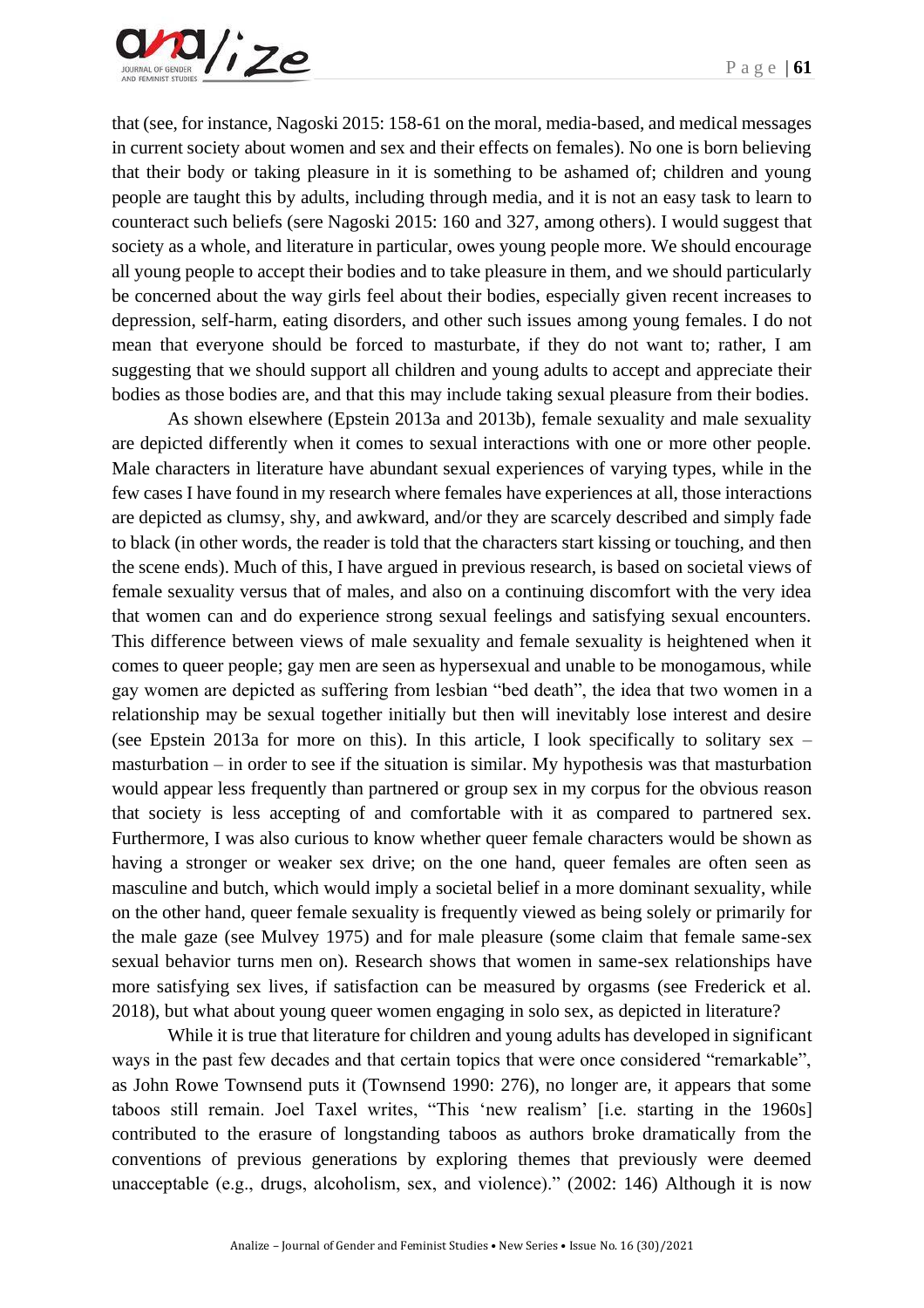

commonplace to find young adult novels about lesbian, gay, bisexual, transgender, or otherwise queer characters (LGBTQ) (see Epstein 2013b for more on this), I would contend that there are some taboos remaining, including queer female sexuality and especially in regard to solitary pleasures.

In short, in this article, I offer a brief history of masturbation, noting in particular that there has been little research on either children's masturbation or queer masturbation, not to speak of the combination of the two, then explore a number of English-language young adult novels in order to show the absence of queer female solitary sexual pleasure. I suggest that this absence reflects and reinforces current societal views in English-speaking countries.

#### **A Brief History of Masturbation**

Before analyzing the literary texts, it is worth providing a short overview of the history of masturbation in Western society, especially in regard both to children and to queer people, in order to have a foundation for understanding the impact of this on the writing of literature about and for LGBTQ young adults.

Masturbation has, at various times, been considered to be anti-Christian (and therefore anti-Western society), anti-social, and/or otherwise dangerous and threatening. Laqueur notes:

*Three things made solitary sex unnatural. First, it was motivated not by a real object of desire but by a phantasm; masturbation threatened to overwhelm the most protean and potentially creative of the mind's faculties – the imagination – and drive it over a cliff. Second, while all other sex was social, masturbation was private, or, when it was not done along, it was social in all the wrong way: wicked servants taught it to children; wicked older boys taught it to innocent younger ones; girls and boys in schools taught it to each other away from adult supervision. Sex was naturally done with someone solitary sex was not. And third, unlike other appetites, the urge to masturbate could be neither sated nor moderated. Done alone, drive only by the mind's own creations, it was a primal, irremediable, and seductively, even addictively, easy transgression. Every man, woman, and child suddenly seemed to have access to the boundless excesses of gratification that had once been the privilege of Roman emperors.* (2003: 210)

In short, onanism has traditionally been seen as unacceptable in our society, and perhaps it could be said that avoiding it altogether or learning to stop doing it is viewed as being part of the process of becoming socialized as an adult. Besides that, there are also other issues related to masturbation. For instance, Bennett and Rosario discuss how masturbation was seen as particularly problematic for men, since it could waste semen, which was, according to Christian church views, intended solely for the production of children (1995: 3-4); this led me to the potential hypothesis that male characters in literature would be less likely to be described as engaging in onanism, although this is not borne out by my corpus, as discussed below.

In regard to young people, Stengers and Van Neck state how parents were told to use ideas such as pride and self-respect as ways of enforcing the idea that masturbation was wrong, and also that it was suggested they tell children that "a certain part of their body is the seat of virility" and thus should not be disturbed or touched (2001: 161). Obviously, "the seat of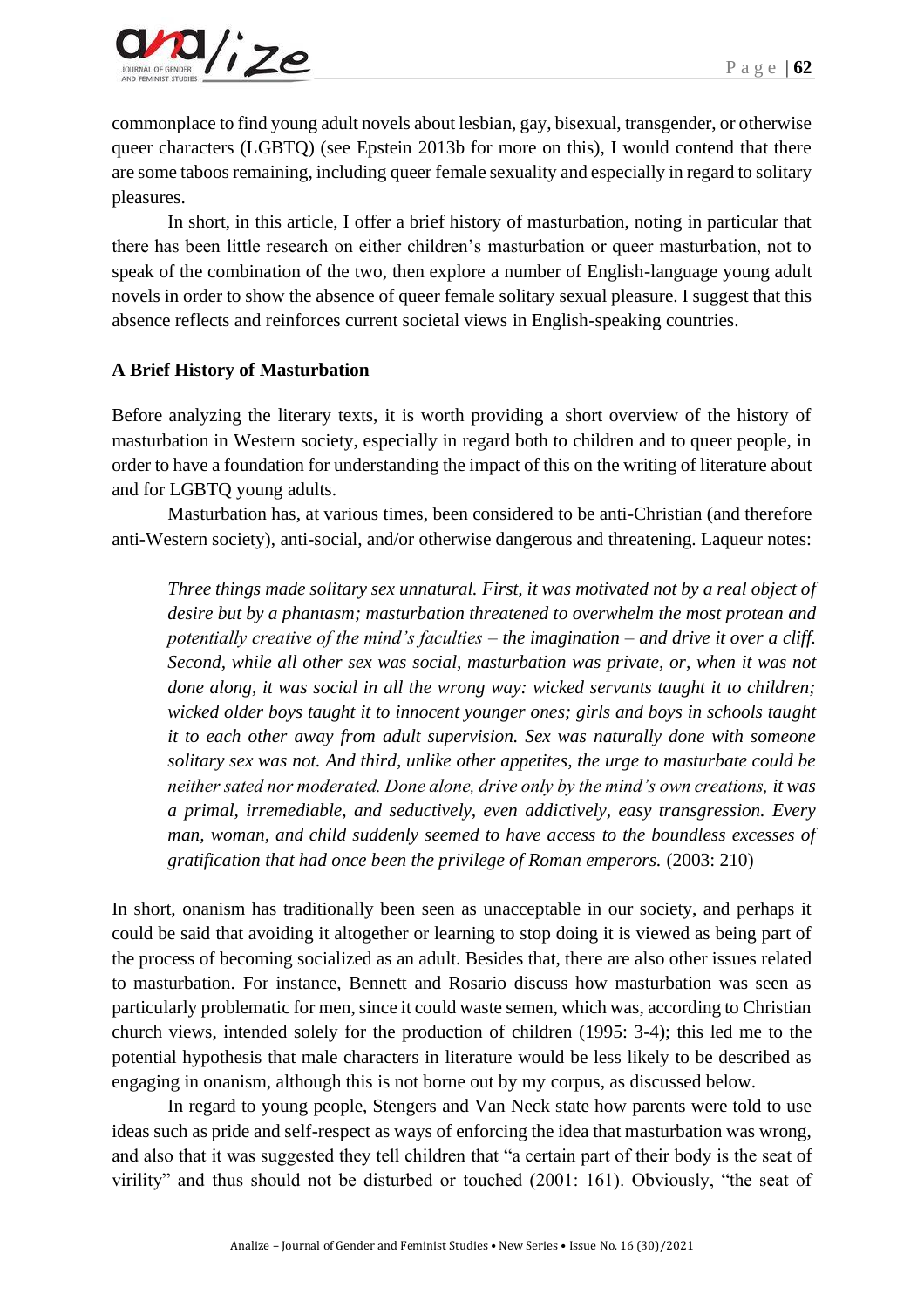virility" is the penis; female masturbation was often scarcely mentioned in material on the subject, perhaps because girls and women were viewed as less naturally sexual in any case. But though the focus may have been on males, particularly adult ones, this does not mean that masturbation was allowed or encouraged for children and young adults.

Stengers and Van Neck also note how masturbation was viewed by many as medically dangerous for children, so prevention was required; suggestions for prevention include sports, swimming, and other vigorous activities that would wear out and distract young people (2001: 9-10); diet (2001: 11); and even inventions and tools (2001: 12-13, 71), often tortuous ones. They add that the language used to refer to masturbation – terms such as "bad habit", "vice", and "sin" – along with talk of cures (2001: 162-3) and even threats, such as parents threatening to cut off boys' penises and hands (2001: 147), also served as preventative measures. In extreme cases, parents resorted to surgical interventions: "what stand out are the operations and instruments that were inflicted upon the young. A surgical operation was the supreme weapon against inveterate masturbation, in the case of girls as well as of boys. To the modern sensibility, it often appears – incorrectly – as if the surgeons approached the topic with certain sadism." (2001: 110) In short, one should teach children that this "seemingly innocent entertainment was, in fact, both deadly and profoundly demoralizing." (Laqueur 2003: 233) This attitude could be one of the reasons why masturbation was scarcely seen in literature for young readers until quite recently.

Then things changed in the West. In the past century or so, Freud's view of sexuality, particularly childhood sexuality, has had an impact. Freud thought masturbation "was the foundational form of sexual expression, perfectly natural and appropriate at an early stage of development" (Laqueur, 2003: 71), and yet he also felt it was "necessary to give up in the process of becoming a properly functioning adult. It was the site of the great struggles through which sexuality was channeled by civilization; and conversely, failure to manage it became the prototype for all other sorts of failure." (ibid.) In other words, masturbation was acceptable for young people and perhaps viewed as a necessary practice stage (cf. Brenot 1997: 46), but it was also considered to be problematic. To continue to masturbate despite growing older – although there seems to have been no clear consensus on the exact appropriate age for giving up masturbation, adolescence in general is the approximate time period – would have been seen as evidence that the masturbator lacked control, was not reproductive in the acceptable way (i.e. heterosexually, with the outcome being children), and was uncivilized. As Laqueur sums it up, "Adolescence, in particular, became the crux, a fraught time between "natural" infantile autoeroticism and its sad holdover into maturity, the period when masturbation went from being a sign of "budding sexuality" full of promise to being an indication that its practitioner was unable to have a proper love object and, more generally, to make peace with the demands of society. One's relation to masturbation tracked precisely one's willingness to go with the flow of the civilizing process." (2003: 73-4) In short, masturbating beyond adolescence was wrong and implied a problem with the immature onanist.

Although this modern view holds that masturbation is a natural stage for children (Laqueur 2003: 73) and despite the fact that masturbation is obviously a sensible way to prevent unwanted pregnancies and sexually transmitted diseases, clearly many are still uncomfortable with the concept. Jill Lepore writes about how "[i]n 1994, [US] Surgeon General Joycelyn Elders was asked, at an AIDS forum, whether it might not be a good idea to discuss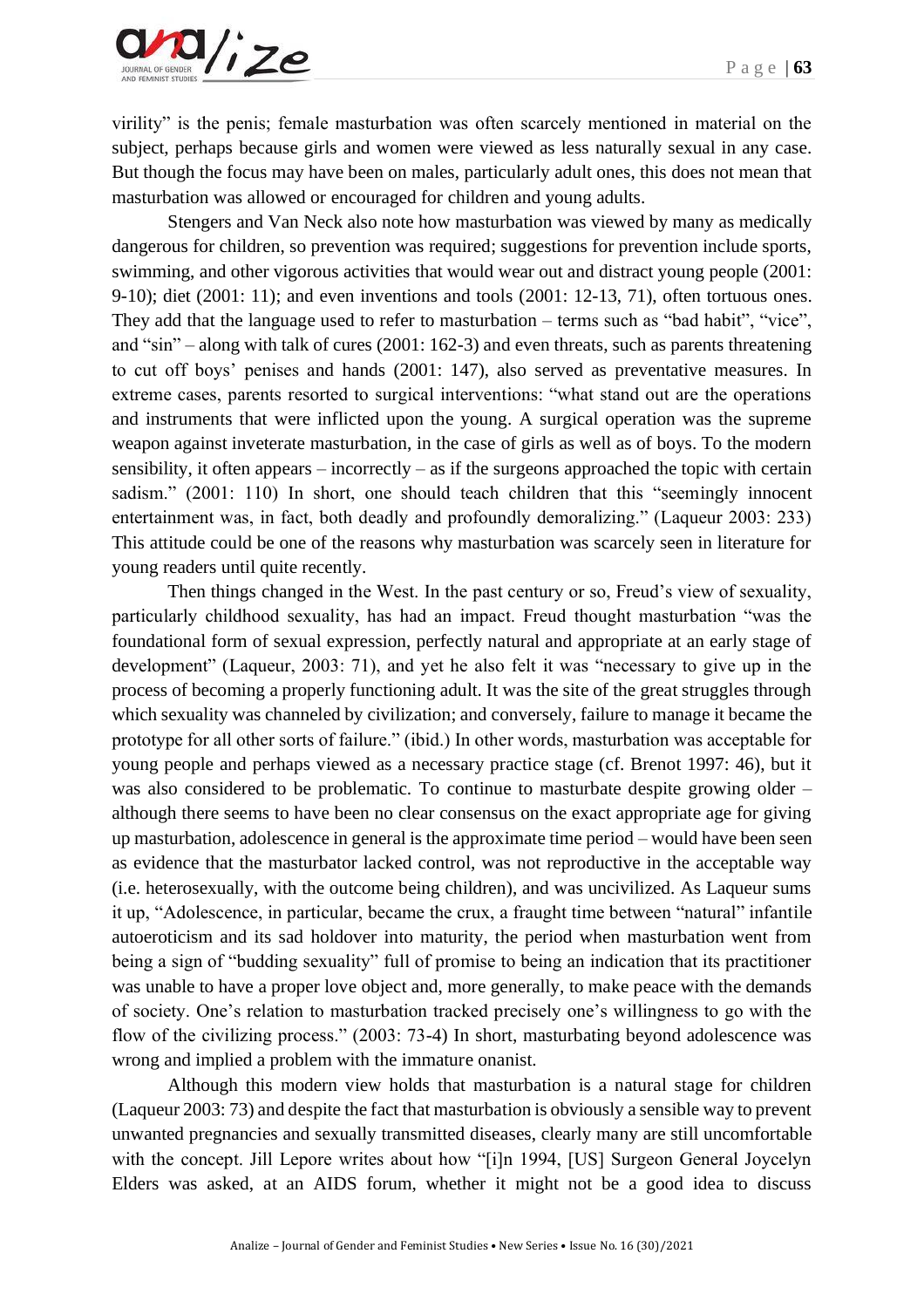

masturbation with children. 'I think that it is something that's part of human sexuality and it's part of something that perhaps should be taught,' Elders said. 'But we've not even taught our children the very basics.' Elders was forced to resign." (2010: 92-3) For even suggesting that masturbation was natural and could be part of sex education, Elders lost her job. And yet, Moore and Rosenthal, among others, discuss how wide-spread masturbation is among young people. They write that "[m]asturbation is the most common source of orgasm in teenagers of both sexes and the source of a boy's first ejaculation in two out of three cases" (2006: 15) and they say that "young girls begin to masturbate at an earlier age than boys (on average about age 12 compared with age 14) but fewer girls than boys admit to this practice" (2006: 16). All this is to say that even if some adults believe masturbation to be inappropriate, shameful, or wrong, it is nonetheless a common practice.

Perhaps the issue is that we see masturbation as a stage, but not one that should be spoken much about in polite company, and that it we consider it a stage that must be moved through swiftly and in a certain way. As Stengers and Van Neck sum it up, "In the case of youth – children and adolescents – it is of course admitted that masturbation is normal. Yet, once the adolescent stage is over, normality in the eyes of many, undoubtedly in the eyes of most, can mean only one thing: heterosexuality. Masturbation, on this level, has not managed to join the ranks of normal sexual pleasures that are recognized as such." (2001: 174) Young people apparently need to learn that they can get joy from sex, but only a brief sort of education, followed by regret and shame, from masturbation (Stengers and Van Neck 2001: 71); I would question whether this is the message that both male and female young people receive from society or through literature.

The link between "normal sexual pleasures" and heterosexuality is unsurprising given Freudian ideas of sexuality, but it is interesting that little research has been done on the connections between different types of "deviant sexualit[y/ies]", as Stengers and Van Neck put it (2001: 92). If masturbation is seen as deviant and so is queerness, and if scholars recognize and analyze connections between sexuality and power and society (cf. Bennett and Rosario, 1995: 2), why is there so little research carried out specifically on queer masturbation? Laqueur's extensive work mainly refers to heterosexuals and to males, and when he does reference homosexuality, it is to male homosexual contexts, such as bathhouses and wanking clubs (2003: 413). He does, however, comment that "masturbation was seen in the company of homosexuality, but it was at least as often observed with hyper-heterosexuality – for both men and women, boys and girls – as well as with no sexuality at all, a sort of epicene sloth. It was the first step toward sexual excess and sexual degeneracy of all sorts" (2003: 260). This is a dichotomy: masturbation is both excessive and not enough, and perhaps societal views of female sexuality explain why there is little discussion of girls and women masturbating. Eve Kosofsky Sedgwick's work perhaps can be said to have begun to change some of this, through her suggestion that people who think about and work on masturbation are also interested in lesbian and gay studies and/or feminist studies. She writes:

*This makes sense because thinking about autoeroticism is beginning to seem a productive and necessary switch-point in thinking about the relations–historical as well as intrapsychic–between homo- and heteroeroticism: a project that has not seemed engaging or necessary to scholars who do not register the antiheterosexist pressure of*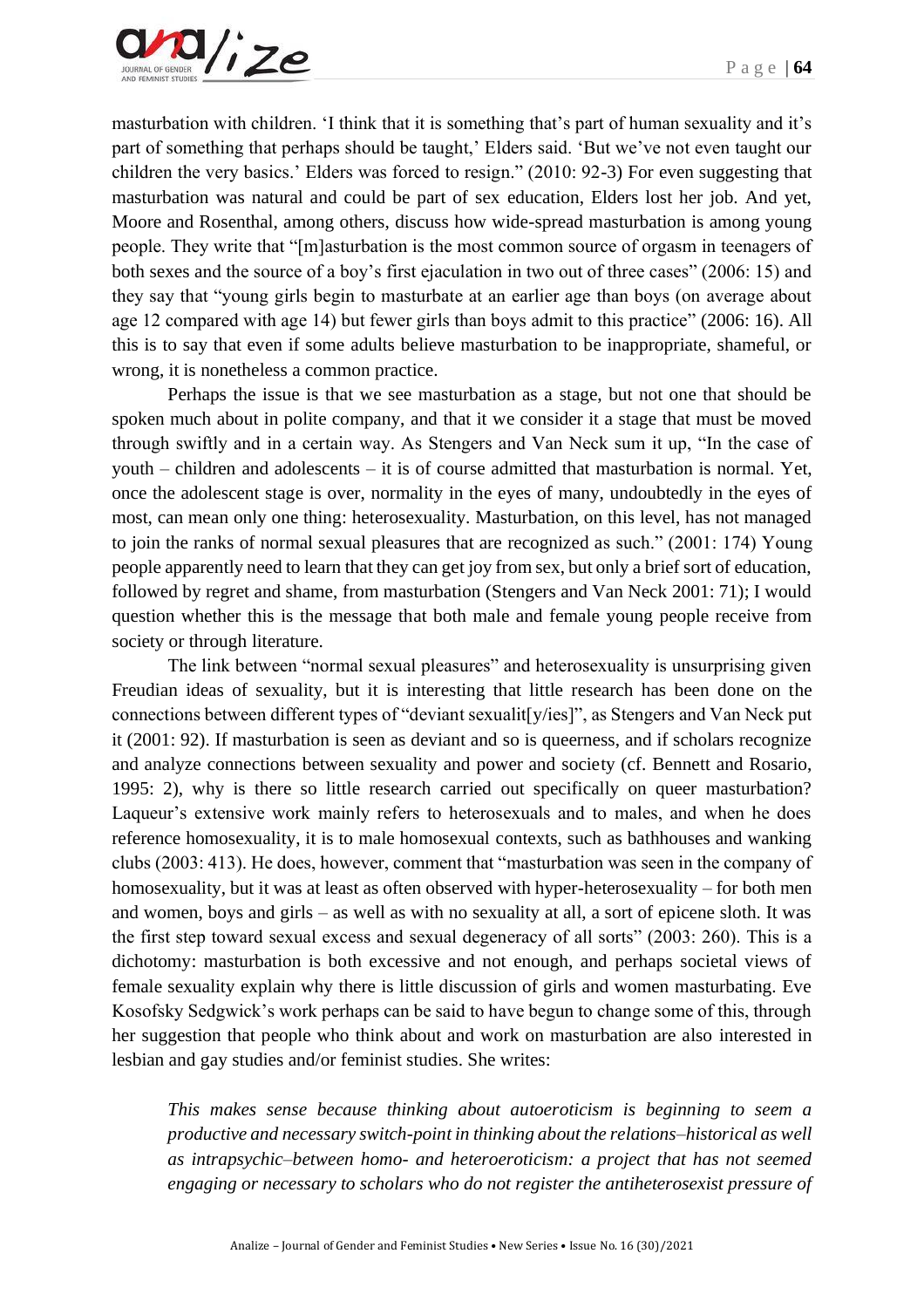*gay and lesbian interrogation. Additionally, it is through gay and lesbian studies that the skills for a project of historicizing any sexuality have developed, along with a tradition of valuing nonprocreative forms of creativity and pleasure; a history of being suspicious of the tendentious functioning of open secrets; and a politically urgent tropism toward the gaily and, if necessary, the defiantly explicit.* (1991: 135-6)

In other words, connecting onanism and homosexuality, and queerness more generally, may open up useful avenues for understanding power and sexuality in society. In turn, I would add, increasing the attention paid to the non-norm – both queers and females – could mean beginning to explore female masturbation.

In short, despite the research on masturbation in history generally, there has been little research carried out that focuses on queerness and masturbation, or on children and masturbation, and even less that connects all three topics, especially while analyzing literary texts. In the next section, I do precisely that, with the aim being to understand what literature reveals about the way we understand queer young people's sexuality today, especially in regard to self-pleasure.

## **Queer Examples from Literature**

Laqueur writes that "masturbation becomes an experience of self-esteem or self-love, a form of personal autarky that allows each of us to form relationships with others without losing ourselves. What the philosophers had regarded as the surest road to ruin has become for some a road to self-realization, the nearest thing we have in our day to the Hellenistic care of the self but now available not only to the leisured gentleman, as it was in antiquity, but to everyone democratically." (2003: 22-3) With this positive modern view of masturbation and the concept that young people should learn about masturbation (Lepore 2010), one would think that masturbation would be "available…to everyone democratically" (Laqueur 2003: 22-3) in young adult literature. Unfortunately, as the examples below show, this is not the case.

In young adult novels, teenage gay males masturbate, and this is described frankly and openly. For instance, in Perry Moore's *Hero*, Thom, the main character discusses his rules for looking at porn and masturbating. One rule is "there couldn't be anyone in the house when I did it. The last thing I needed was to get caught jerking off to an oiled muscle stud." (2007: 40- 1) Though Thom does not want to get caught, which is understandable, he is not ashamed about what he is doing. He is also very clear about what he likes (i.e. "an oiled muscle stud"), which suggests that he accepts his preferences.

Additionally, besides acceptance of the mere fact of male masturbation, there are frequent mentions of tissues when young queer men masturbate. For example, in *Naomi and Ely's No Kiss List* by Rachel Cohn and David Levithan, there is a scene with Ely masturbating. This is summarized as follows: "Mono-hand maneuver…Discard Kleenex under bed." (2008: 29) Similarly, In Robin Reardon's *Thinking Straight*, Tyler regularly masturbates. Several times he does so while pretending to be praying. For example:

*I grabbed a handful of tissues from the box on my desk...I knelt there, facing the corner like some naughty kid doing time-out, thinking of Will.*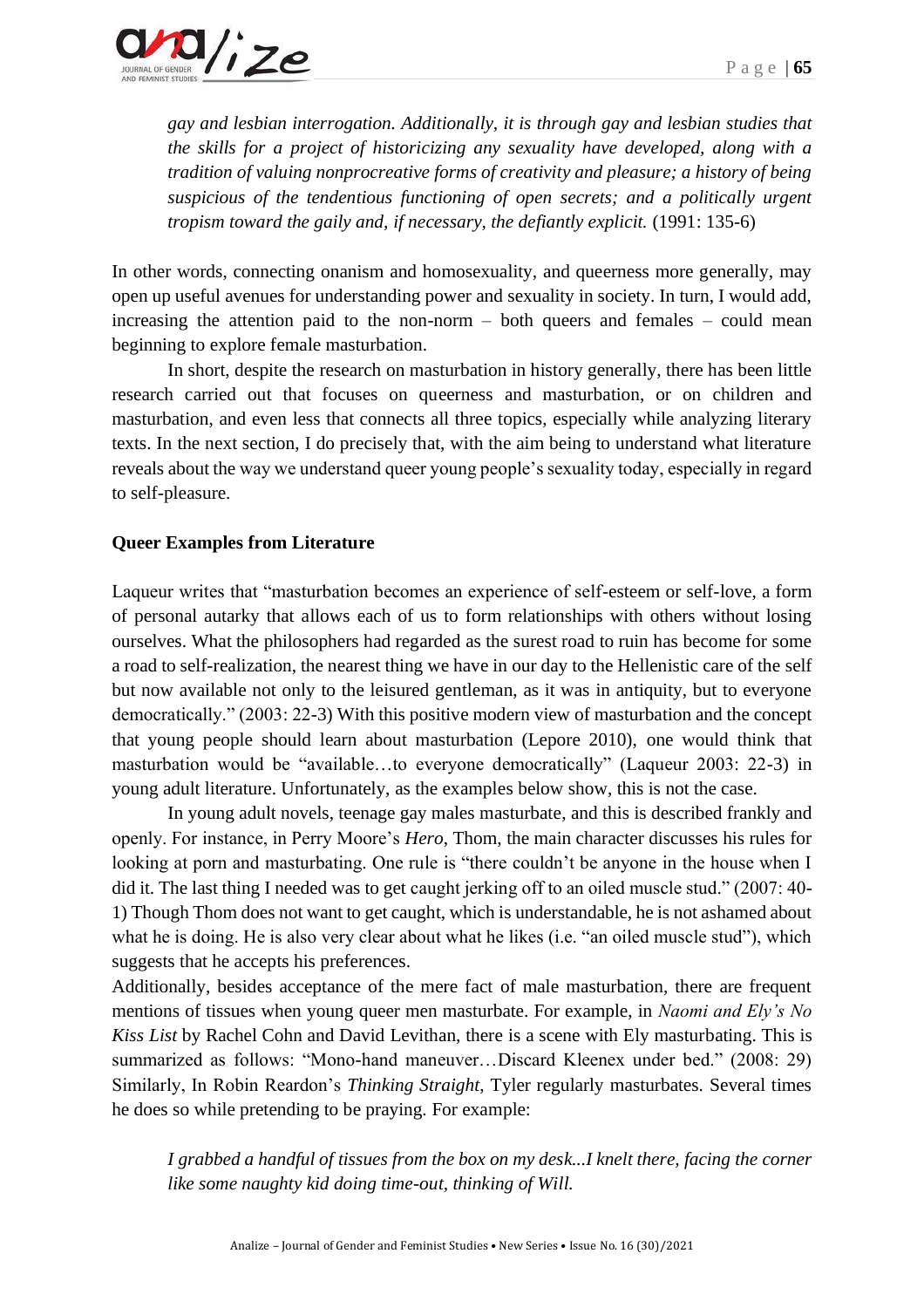

*I closed my eyes. I must have looked very penitent with my brown going into knots as I imagined running my fingers down the side of his naked body, seeing the wicked grin on his face that turned slowly into something else, his mouth and eyes halfopen as my hand explored other parts of him. With my other hand, the one not touching Will, I undid my belt—only not just in my imagination. I stopped and listened carefully, then undid the button. Oh so slowly I pushed the zipper down, tooth by anxious tooth, until I was touching both of us—me and Will, at least in my mind—one hand for each.*

*My ears strained for anything like a quiet footfall, a voice in the distance, the creak of a door. Nothing. I bent my head. And I pulled.*

*Fortunately, I'd gotten very good at keeping quiet doing this at home. It's true my breathing was a little—well, raspy. But other than that, the only thing I heard was in my mind, when Will came, that rich "ah" sound he makes at the very end. And a little grunt of my own. I gritted my teeth and clamped my lips shut so I would be as silent as possible.*

*I got the tissues into position just in time.* (2008: 55-6)

These descriptions are quite blunt and accepting: "jerking off", "[m]ono-hand maneuver", and "pulled". The men know what to do, are describing in open terms doing it, and they clean up the evidence with tissues. The young men in these novels, and other LGBTQ YA works in my corpus, often have active sex lives with other young men while also enjoying autoeroticism. Masturbation, here, is not a stage but rather part of a lively, varied sex life. Sex on their own is not depicted as a stage before sex with a partner or as an embarrassment; rather, it is just part of their sex life.

On the other hand, the situation is quite different for young females in these works. In my large corpus of LGBTQ young adult novels (Epstein 2013b), there were very few examples of sex between two young women, and almost no descriptions of gay teenage females masturbating.<sup>120</sup> One of the rare masturbation scenes is one that might not actually be onanism at all. In *Gravity* by Leanne Lieberman, there is a mention of the main character, Ellie, putting a pillow between her legs (2008: 180), but there are no details beyond that and it would be easy for a reader to misinterpret the scene; it takes an educated or experienced reader to guess that Ellie is enjoying the feel of the pillow rather than using it for, say, the comfort of her legs or back while in bed.

And that is it. That is the single example I found in all the LGBTQ YA books I looked at that featured something that could be considered to be female masturbation. As noted, I found plenty of examples of male masturbation, and many sex scenes, although significantly more for males than for females, with more openly depicted actions.

This clear lack leads to a number of questions. Do people believe that teenage girls do not masturbate? Do people believe that lesbians/bisexual females do not masturbate? Do readers not want to read about it or at least do publishers believe that readers do not want to or

<sup>120</sup> Interestingly, when Julie Burchill's *Sugar Rush* was adapted into a TV show, the first scene showed Kim masturbating with an electric toothbrush; this was not in the original YA book. See Juffer for more on vibrators and why the "insistence on the naturalness of female sexuality" created a resistance to such implements, which may impact on their portrayal in literature (1998: 83-4). Perhaps female sexuality is more acceptable, even desired, in TV shows as a way of attracting viewers, but this subject is beyond the scope for this article.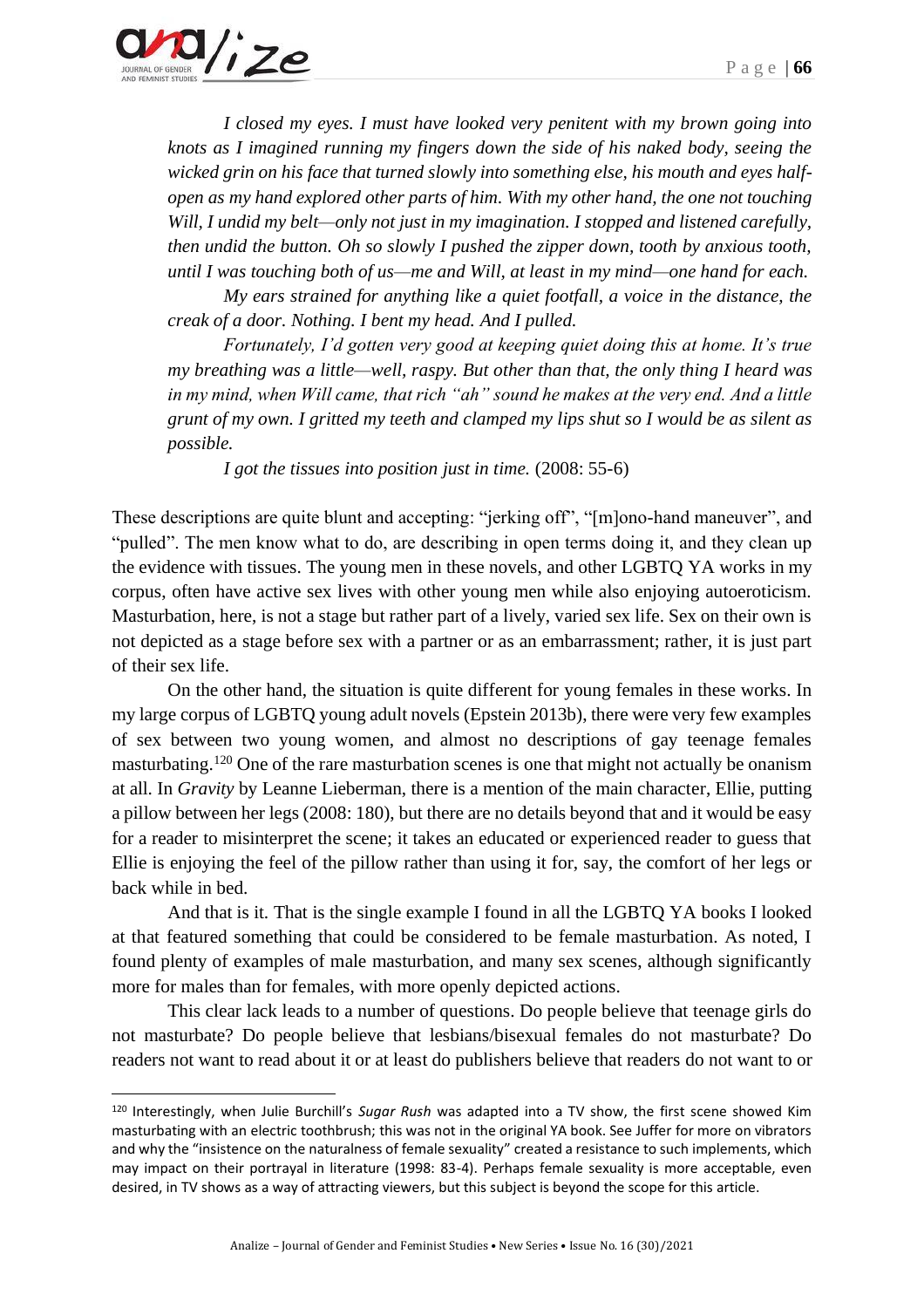

should not read about it? Masturbation is considered by some to be important to women's liberation. As Laqueur notes, "masturbation was embraced first by the women's movement and then by various parts of the male gay movement as a practice in the service of freedom, autonomy, and rebellion against the status quo…Sex with oneself came to stand for autonomy, even autarky. It was not reprehensible or frightening but liberating, benign, and attractive." (2003: 75, and see Murphy 2004 for more on the women's movement and the importance of women seeing and understanding their genitals.) One would thus think that contemporary texts that show young women liberating themselves from "compulsory heterosexuality" (Rich 1980) would thus consider including masturbation, in part also as a way of breaking away from the shame girls and women have traditionally been taught to feel about their bodies and their sexuality. And yet, Brenot comments, "Female masturbatory love, solitary or Sapphic, has recently found its literary expression with more difficulty than the male confession, partly because of a certain reticence on the part of publishers." (1997: 61) Why, then, are publishers more "reticent" about females? I will return to this point below.

These few examples are representative of LGBTQ young adult novels; that is to say, the queer males masturbate, and engage in other sexual activities, and the queer females tend not to. The next question is whether this is the same in YA works that feature non-LGBTQ young people. This point of comparison will help clarify if the issue here is with women's sexuality in general, or queer females' sexuality specifically.

#### **Straight Pleasure**

It is not just queer males who get to enjoy themselves in young adult literature; straight young men do too. Melvin Burgess is a popular YA author who regularly includes supposedly (or, at least, until recently) taboo topics, such as drugs and sex, in his works. Burgess's controversial *Doing It* (2003) is about three teenage boys and their first sexual experiences. Masturbation appears frequently in the book (2003: 106, 157, 215, 256, etc.), along with other sexual activities. In the book, the penis is nicknamed "Mr. Knobby" and he is practically a fullyfledged additional character. This is one example of Mr. Knobby enjoying masturbation: "I have reason to believe that Mr. Knobby is going to be very good at sex. You see, he *likes* it so much. Whenever there's a spare minute, there he is, asking for a hand. And since he's my best friend I'm always only too happy to oblige. In the bath, in bed. In front of the computer screen. I live in terror of the computer going wrong and someone sending it in to be fixed." (2003: 215-16) Again, as with Thom in one of the earlier examples, Jonathon here shows no compunction about his masturbatory habits, though he does worry about being discovered, perhaps through the pornographic material on his computer. Jonathon also calls himself "Mr. Knobby's personal trainer and physiotherapist" and says, "I'm giving him plenty of massage and exercise – not so much as to wear him out, of course – just enough to keep him on form, so to speak." (2003: 256) This is humorous and accepting of male sexuality; the penis has to be exercised, and it enjoys being exercised.

This can be compared to another of Melvin Burgess's works, *Lady: My Life as a Bitch*, where the female protagonist, Sandra, enjoys sex with males, especially once she has been turned into a dog. Unfortunately, despite her sex-positive ways, she refers to masturbation simply as "having a diddle" (2001: 52). The single reference to masturbation in *Lady* is when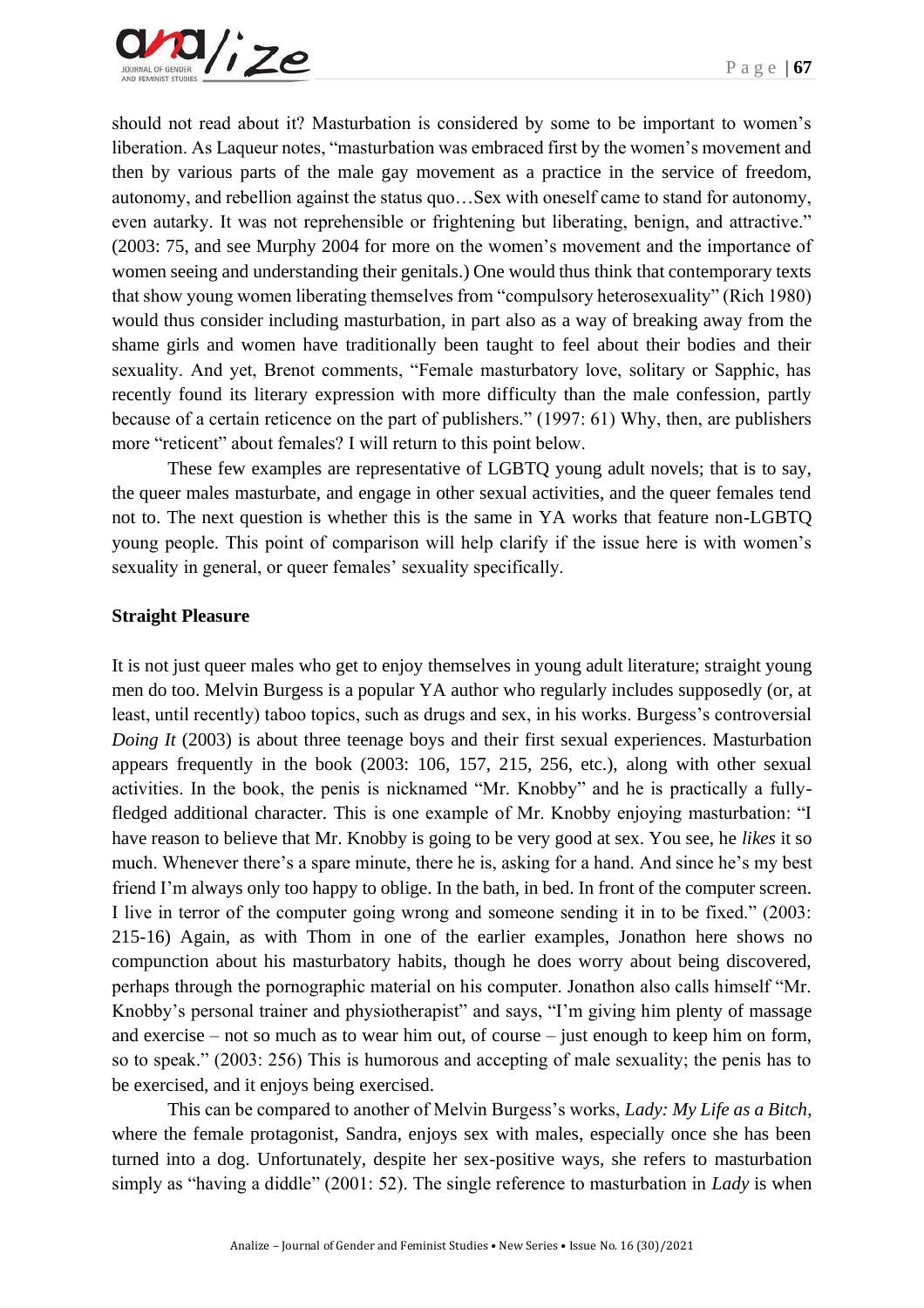

Sandra says, of another dog who she worries might have been a human before, "Imagine, if he'd been a person all along. The things he'd seen me do in the privacy of my own room! You know what I mean – having a diddle down there. It made me blush from my nose to my tail. Oh really!" (ibid.) Sandra is embarrassed about masturbation and does not even use any sort of term for her genitals (like Mr. Knobby for the penis), whereas the boys in *Doing It* gleefully and regularly masturbate and do not show the same sort of shame, even though Jonathon does admit to being worried about someone inspecting the contents of his computer. Sandra does not suggest that her vulva or clitoris need to be exercised, nor does she feel that a love for masturbation implies pleasure in her body and sexual pleasure more generally.

Although these are just two examples by the same author, they are typical of the malefemale divide in young adult literature and arguably in society, and I do not have the space here to offer many more examples of straight depictions.<sup>121</sup> Interestingly, *Lady* has a parental advisory regarding explicit content on the cover, while *Doing It* does not, despite them both being about sexual feelings and experiences. Similarly, when I studied copies from the Norwich, England, library, which is the busiest library in the UK (Norfolk County Council website n.d.: n.p.), *Lady* also had a library stamp inside the book, which states: "This book is recommended for older teenagers." (2001: n.p., emphasis original), while *Doing It* had no such stamp. Both books contain a variety of sex scenes, although, as already made clear, *Doing It* has much more masturbation, and yet just the novel with a female character seems to be considered explicit and only appropriate for "older teenagers", although I should acknowledge that some reviewers were very critical of the sexual content in *Doing It*. Anne Fine, for instance, claimed that if they are exposed to that novel, "[y]oung girls will be begging their parents to send them to single sex schools. Reading this will put many off dating for years." (2003: n.p.) In other words, Fine is concerned about girls reading about boys' sexual thoughts and experiences, and not about boys doing so; this again seems to emphasize our culture's protective stance towards girls' sexuality.

Laqueur notes that "for girls the process [of masturbation] was especially treacherous, because their early rehearsals were for the wrong show. In becoming adult, they had to give up not only masturbation but also the kind of orgasm procured by their infantile efforts. Giving it up meant, in this account, giving up clitoral for vaginal sexuality, fantasies of active masculinity for the reality of passive femininity." (2003: 72) Perhaps, then, writers and publishers are reluctant to show female masturbation, because they worry that it encourages young women to do something that is ultimately unproductive or, rather, anti-reproductive.<sup>122</sup> Laqueur writes, "Shame had to be mobilized to make young people, especially girls, behave chastely and modestly." (2003: 231) This can be extended in particular to queer females, who are not likely to be reproductive with males, and who therefore should be doubly shamed, and

<sup>121</sup> Some people consider Caitlin Moran's novel *How to Build a Girl*, with its frank descriptions of straight teenage sex and masturbation, to be a young adult novel, but it is not categorised as such by most libraries or bookstores, as far as I can tell.

<sup>&</sup>lt;sup>122</sup> In fact, research shows that the uterine contractions caused by a woman orgasming can help move the sperm upwards, so the female orgasm could be said to be essential to reproduction. Furthermore, the clitoral nerves are larger than previously assumed, and a clitoral orgasm is not easily separated from a vaginal one. In other words, the idea that a clitoral orgasm is lesser than a vaginal one is incorrect, and the concept of clitoral sexuality being immature is simply inaccurate.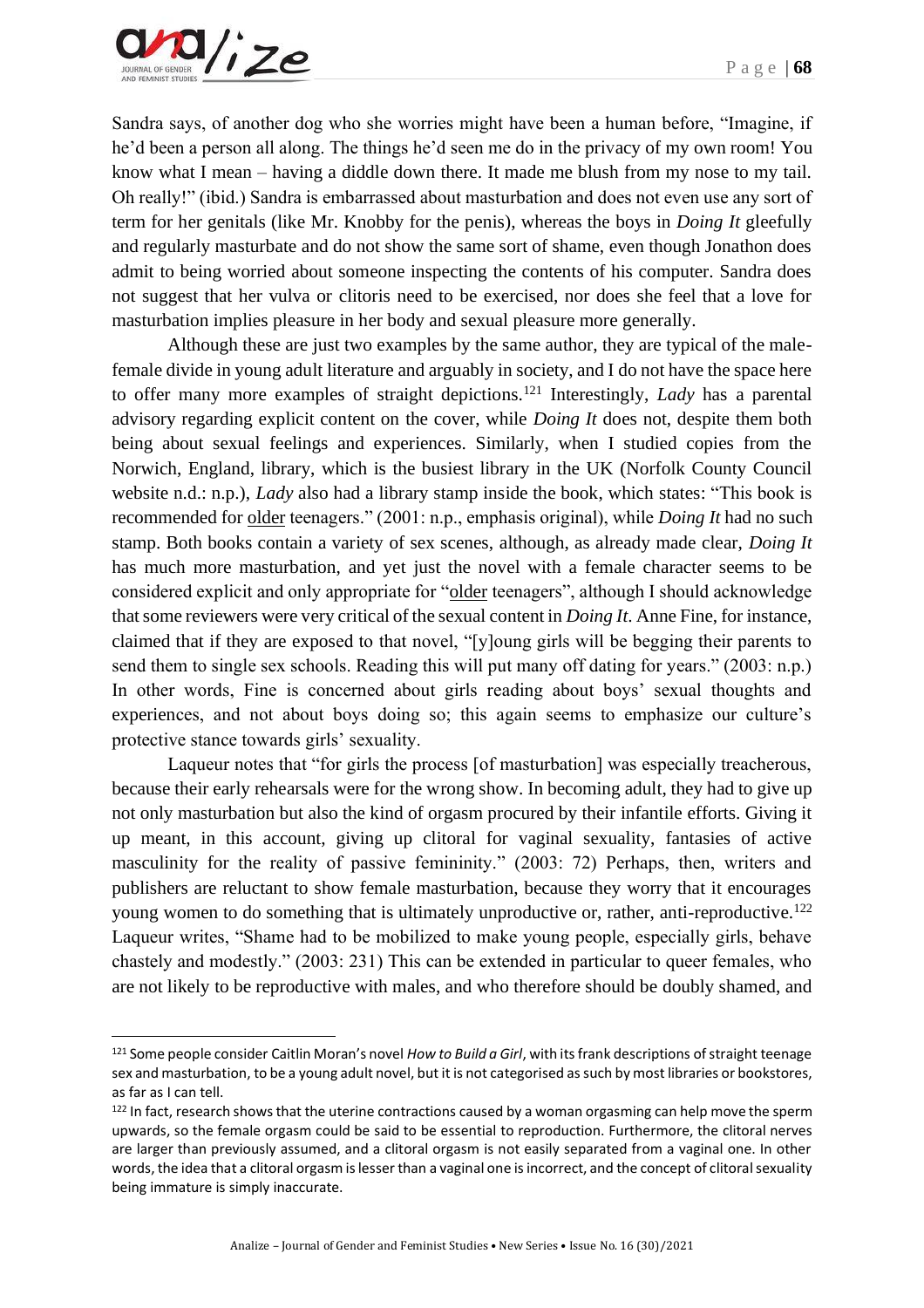

who perhaps are to be encouraged to be heterosexual instead of queer. If this is the case, then readers of young adult novels certainly could be said to be getting the idea that masturbation is shameful for girls. So, the question remains: why is shame being "mobilized" in literary fiction?

#### **Girls Don't Do It?**

There are multiple potential reasons why female masturbation is distinctly absent from YA literature. One might be the widespread belief that women simply are not as sexual as men are; this is of course cultural and not scientific. This may also relate to the historical belief, stemming from Freud, that there are "two types of female sexuality: one mature, adult, satisfied and vaginal; the other infantile, fixed on auto-eroticism and clitoral." (Brenot, 1997: 46) Being told, and subsequently believing, that autoeroticism is "infantile" may make women less likely to talk about masturbation or even to allow themselves to do it. Furthermore, if society believes this is a correct understanding of women's sexuality, then authors and publishers would potentially be reluctant to feature masturbation in young adult literature, for fear of encouraging young females to masturbate and to have an "infantile" and thus "wrong" sexuality.

Another issue is the erroneous idea that women do not in fact masturbate because of their anatomy; as Margolis puts it, "The concealed position of the vagina and clitoris is in stark contrast to the more obvious and convenient placement of the penis. A clitoris can be aroused without its owner, if she is not attuned to its moods, knowing it; it is less easy to ignore an erection. Men are, as a result, the more likely to masturbate and become aware of the possibilities of sexual pleasure." (2004: 27) This seems rather ridiculous, as it suggests that women are not aware of their bodies, or that hormones or thoughts do not lead them to think in sexual ways, or indeed that females do not experience clitoral erections.<sup>123</sup> Also, the fact that females in same-sex relationships are more sexually satisfied than females in opposite-sex relationships (Frederick et al. 2018) implies that women are in fact very "attuned" to the female body and know how to give it pleasure; here, masturbation would be an incredibly useful tool for learning how to find and give satisfaction.

Despite a) the way masturbation has been viewed as a challenge to society and an act of "individual liberation" since the 1920s in different social circles (Laqueur 2003: 361), and b) the progress brought about by the women's movement and the feminist promotion of masturbation as a form of "self-knowledge, self-discovery, and spiritual well-being" (Laqueur 2003: 78) and as a way of training women's bodies to respond to touch (Laqueur 2003: 399, 403), masturbation, it appears, is still seen in rather limited and limiting way, particularly for women, and perhaps especially in young adult novels that feature queer young women. One could argue that for some women, especially queer ones, masturbation could offer freedom from male-focused sexuality, and yet as evidenced by the concept of training, it is nonetheless often seen "as the means to a healthy heterosexual life" (Laqueur 2003: 492), and not simply as means to a healthy sexual life, hetero or not.

 $123$  See Irigaray (1980) for the seminal – or perhaps I should say clitoral, to remove the male-oriented reference to semen – implication that women's labia are always touching, always caressing the clitoris, so girls and women would always be aware of their bodies.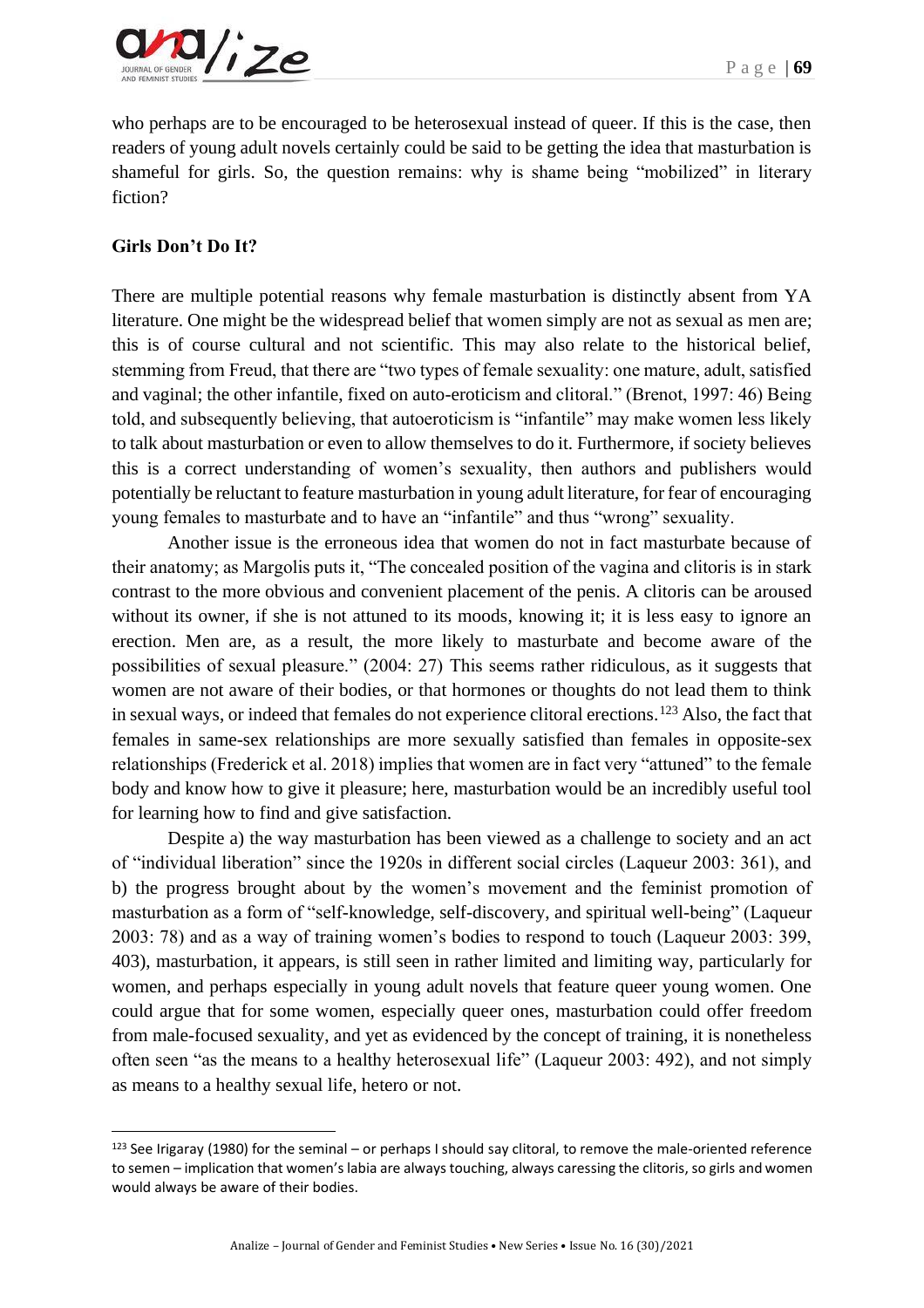If female masturbation solely led to a "healthy heterosexual life", one might expect to see it fairly regularly in young adult literature, at least in YA novels that feature sex scenes of one kind or another along with heterosexual characters. If literature can be educational and teens turn to novels to learn about sex (see Reynolds 2007: 122, among others) then this is simply just one more aspect of sexual knowledge. But the lack of straight female masturbation perhaps does not bear this out. On the other hand, if it is true, as Laqueur claims, that "masturbation is *the* act through which women signaled their rejection of the normative sexual order" (2003: 372, italics original, and cf. 403), then one might expect to see more masturbation in YA novels that feature non-heterosexual young women. These queer girls and young women, one could argue, are rejecting the "normative sexual order" and masturbation is one way of doing this, perhaps especially since masturbation may focus on the clitoris and not on the vagina, so is not necessarily good "practice" for penis-in-vagina sexual activity, if indeed practice is desired or needed at all. Unfortunately, however, as the examples above have shown, this is not the case either, and masturbation is worryingly absent from YA novels with female LGBTQ characters, even though it is common in YA novels with both straight and queer male characters. Other research should consider the depiction of masturbation in literature for older readers, and also in non-English-language literature.

Bennett and Rosario note that "nineteenth-century critics themselves warned that antionanism literature–even the most censorious might prematurely ignite the erotic imagination of innocent children." (1995: 8-9) Perhaps even now, in the twenty-first century, we are still concerned that literature – whether anti-onanism or, on the contrary, featuring masturbation and perhaps deemed pro-onanism – might "ignite the erotic imagination" of young readers. Of course, as already explored, it is easy to find YA novels with male masturbation, so the conclusion here might be that we are especially worried about "ignit[ing] the erotic imagination" of female readers. In short, young women's sexuality appears to be too challenging to be written about or described in full detail in young adult novels, whereas young men are allowed a whole range of sexual expression. Girlhood is thus portrayed as being more innocent and less sexual than research reveals to it actually be (as in Moore and Rosenthal), and this depiction in literature may misinform young male readers and, more importantly, negatively impact on the young women reading these works.

#### **Conclusion**

In this article, I have given examples from my larger corpus of a number of young adult novels with queer female and male protagonists and compared this to young adult novels with straight female and male characters, in order to understand queer girls' sexual agency and experiences, as depicted in literature, and how this might reflect the world young queer girls live in today. In short, YA literature does not appear to show female characters masturbating, although both queer and straight male characters regularly do so. This missing sexual action from literature both reflects and strengthens the powerful Western ideas a) that females are not as sexual as males and b) that masturbation is an inappropriate activity for young women. In turn, this is likely to increase any feelings of shame, confusion, or wrongness that young women might feel about their sexuality in general and their masturbatory behavior in particular. Although this is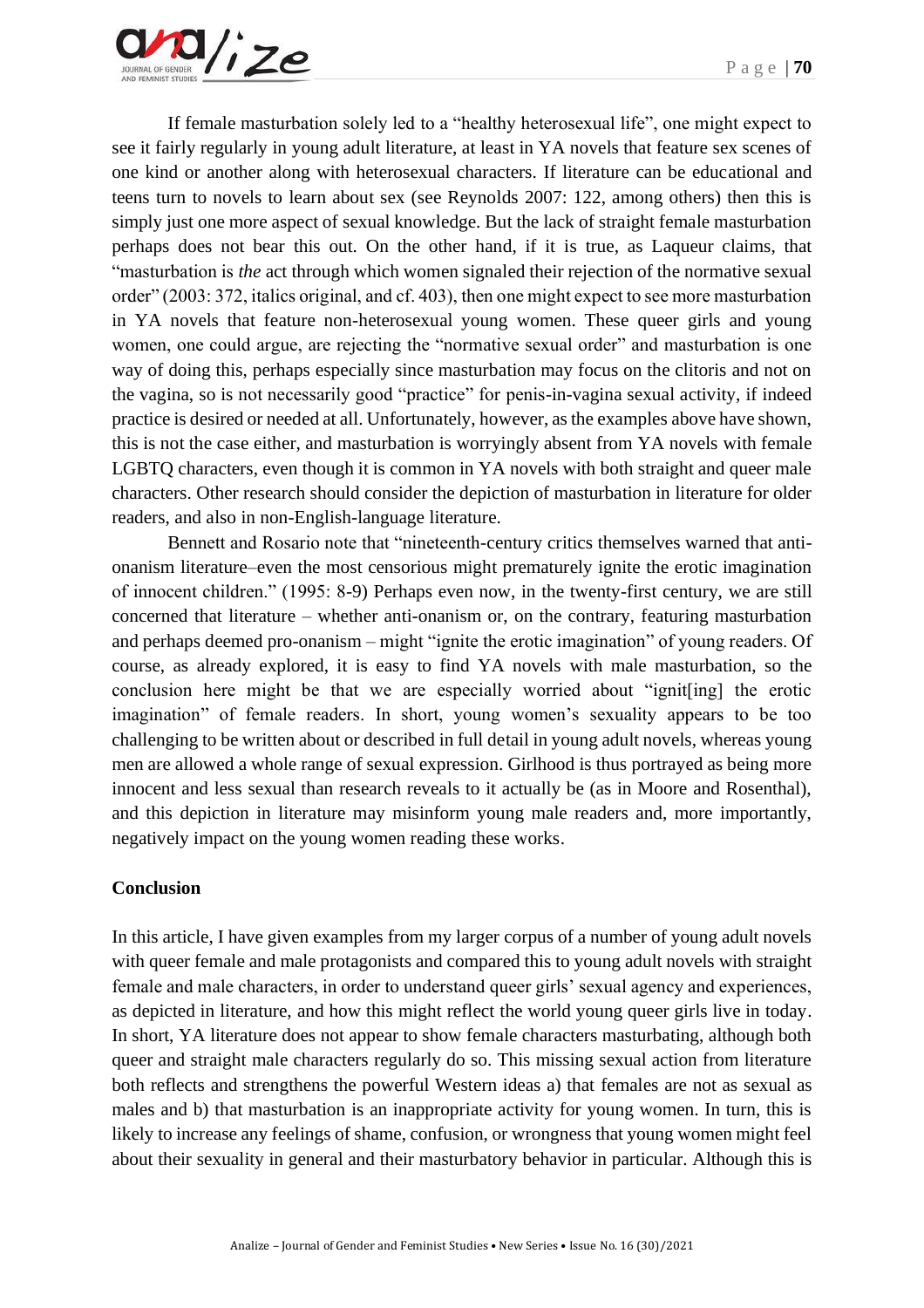

a problem for all young females, I would suggest that it is especially worrying for young queer females, who already also receive negative messages about their sexuality.<sup>124</sup>

Laqueur notes that "[p]otentially autarkic solitary sexual pleasure touches the inner lives of modern humanity in ways that we still do not understand. It remains poised between self-discovery and self-absorption, desire and excess, privacy and loneliness, innocence and guilt as does no other sexuality in our era" (2003: 420). Young adult literature suggests that society is uncomfortable with queer female sexuality, specifically "autarkic solitary sexual pleasures", and therefore with queer young women being self-sufficient and confident about their sexualities. It is time for this to change in society at large, and one way of doing so would be to feature masturbating queer girls in young adult literature, and to allow and encourage queer women to find pleasure in their own bodies.

#### **Bibliography**

Bennett, Paula and Vernon A. Rosario, eds. *Solitary Pleasures: The Historical, Literary, and Artistic Discourses of Autoeroticism*. London: Routledge. 1995.

Brenot, Philippe. *In Praise of Masturbation*. Trans. Paul Buck and Catherine Petit. London: Marion Boyars, 1997.

Burgess, Melvin. *Doing It*. London: Penguin Books, 2003.

Burgess, Melvin. *Lady: My Life as a Bitch*. London: Penguin Books, 2001.

Cohn, Rachel and David Levithan. *Naomi and Ely's No Kiss List*. New York: Alfred A. Knopf Books for Young Readers, 2008.

Epstein, B. J. "Shy, Gentle Kisses and Soft, Sweet Cuddles: The Sex Lives of Lesbian Teenagers Versus Gay Male Teenagers in YA Literature." *Write4Children,* 4, no. 1 (2013a): 17-26.

Epstein, B. J. *Are the Kids All Right? Representations of LGBTQ Characters in Children's and Young Adult Literature*. Bristol: Hammer On Press, 2013b.

Fine, Anne. "Filth, which ever way you look at it." *The Guardian*, 29 March, 2003.

Frederick, David A., H. Kate St. John, Justin R. Garcia, Elisabeth A. Lloyd. "Differences in Orgasm Frequency Among Gay, Lesbian, Bisexual, and Heterosexual Men and Women in a U.S. National Sample." *Archives of Sexual Behavior,* 47, no. 1 (2018): 273–28.

Irigaray, Luce. "When Our Lips Speak Together." Transl. Carolyn Burke. *Signs,* 6, no. 1 (1980): 69-79.

Juffer, Jane. *At Home with Pornography*. New York: New York University Press, 1998.

Kosofsky Sedgwick, Eve. "Jane Austen and the Masturbating Girl." *Critical Inquiry,* 17, no. 4 (1991): 818-837.

 $124$  This is a limited article, of course, so I can only suggest that other scholars review the situation in other languages, in order to determine whether this is an English-language issue or a more widespread one.